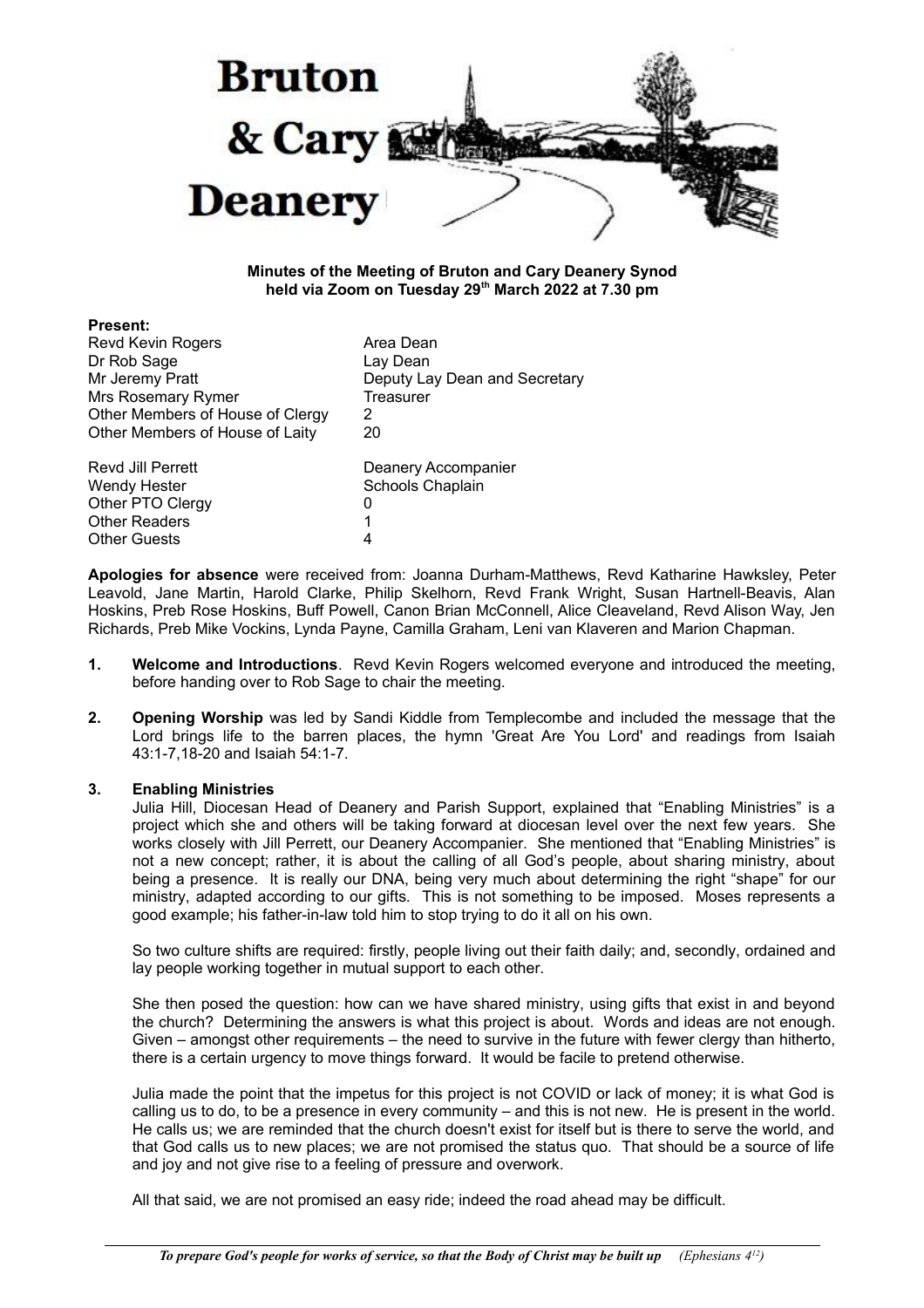Julia introduced an online poll. We were asked whether we believe that God is present in the world. There were four choices: yes, no, sometimes, yes but not here. It was reassuring that 100% of those present voted for "yes".

Up to now we have been using the term "Focal Minister". That is still broadly the direction of travel. But it is not our headline any more. We want to do something more organic, from the ground upwards – based on any community, whether village, town or school – or some other team. Building on good practice that already exists. Creating a shared ministry that plays to our various gifts. It might or might not be the vicar who leads. The model will be "oversight ministry".

But how do we do that? Given the challenge of reducing clergy numbers, the temptation will be to fill the gaps, to replace what we have now with something not dissimilar. Julia mentioned that she and the team are there to help us move forward. Some resources exist to that end.

So Julia posed a question to us: "What makes a Christian community, what gifts are there, what does our community look like, how well does our church represent the different threads in our community?" Put another way, what does the "thread" look like for each of us and our communities, where is the "God thread", where is it not reaching, how might we together provide this Christian presence, the "God thread" that weaves throughout all the community.

Synod split into Breakout Rooms to consider three questions:

Question 1: What encourages you? Answers included:

Living here – there is a strong sense of spirituality in this region.

That we have the opportunity to discuss these questions.

We were in Vacancy for 9 months. We now have had a Vicar for a year, but when we were in Vacancy, we repaired our roof, and had Church warden led services.

Another Church warden said that he and his colleague, led church services, using the book of common prayer, during almost two years of Vacancy.

The feeling was that even without a member of the clergy, or Readers, the church could still have services, and carry out repairs.

The fact that everyone at Synod felt that God was present in Bruton & Cary Deanery was encouraging - although it was felt that might mean different things for different people.

To be able to look at how ministry will be resourced differently, as worried about the strain on one vicar running a huge number of parishes.

In one benefice there is an attempt to reach out to people and what emerged from a coffee morning has now evolved into organising 'markers' for the year. This whole experience of finding her gifts and stepping out in faith has surprised her.

It's all about life – making the most of it.

We were all encouraged by the thought that God calls everyone and gives us gifts which we can use. We had noted the number of people who did things they had not thought they were capable of.

We all had quite a few clubs in our communities. Links between Churches and Schools were prominent.

Question 2: Do you have any questions? Answers included:

Will the support be adequate?

What are we going to do about sermons? What is the Church doing via the Diocese, to help us lead services at lay level? We can't wait three years for this to happen.

Was it possible to work with other groups in the community in supporting refugees from Ukraine? This was felt to be an opportunity to make connections with other groups in the community – just as the pandemic had presented opportunities to work with others who shared in some of our Christian values – such as caring for those in need and showing kindness to those who were struggling – even if they didn't always see those values as being Christian.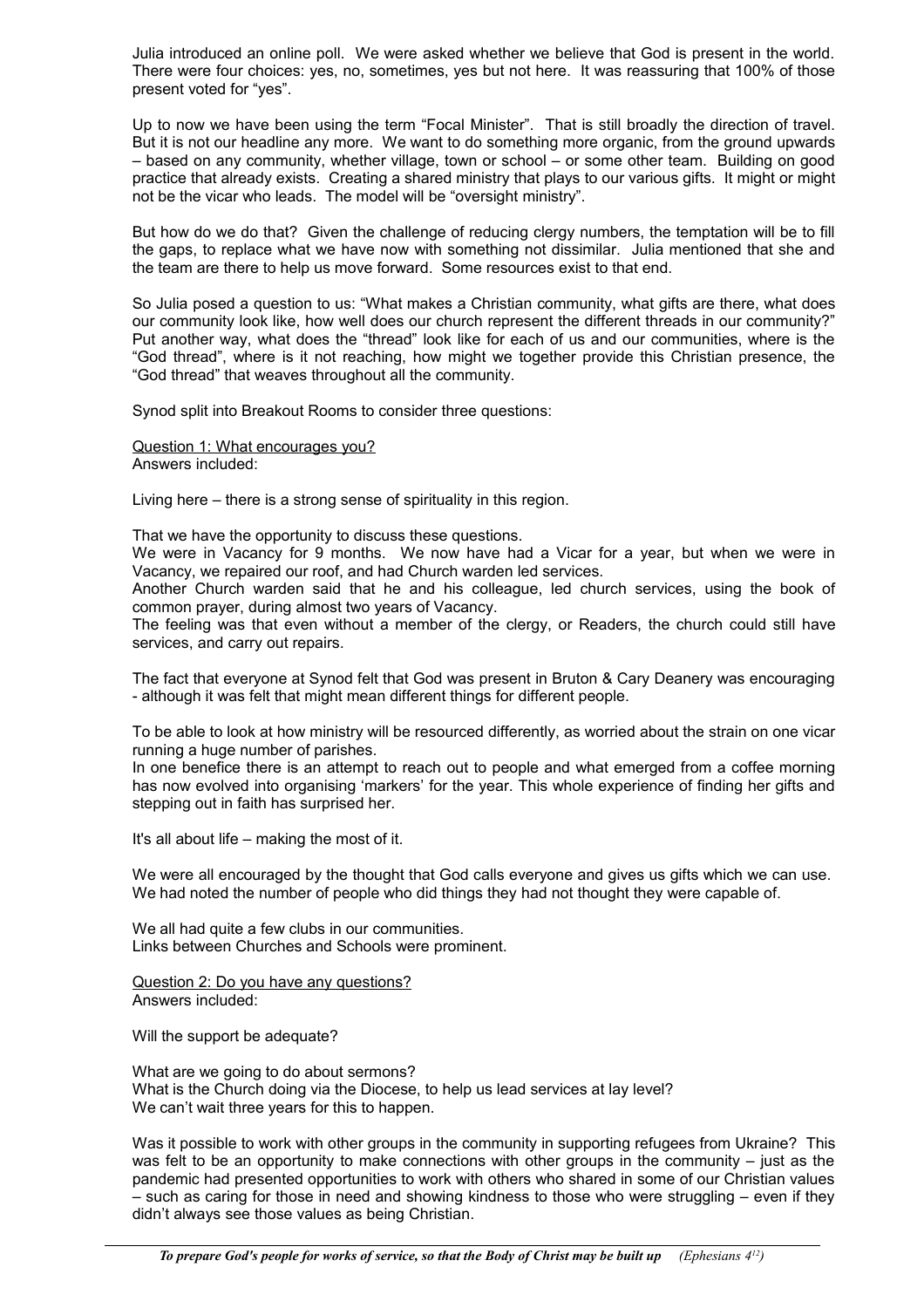Was Enabling Ministries restricted to activities that went on in the church or was it much broader – using the gifts of God's people to connect with our communities?

We're told that things have got to change but there's no clarity. It's more disconcerting for the clergy because it's their livelihood.

What about 'them at Wells'? Have they lost touch?

We talked about the new housing developments going on over Somerset and how do we as a church reach / welcome in these new people and how do we show them the love of God?

Question 3: Do you have any suggestions? Answers included:

Church wardens would like training courses led by the Diocese, to enable them to take services when necessary.

Take time to do an analysis/audit of the groups in your community and see where you already have connections and identify the gaps where there are no connections. It was noted that we often have good connections with groups that older people belong to, but less connection with groups that younger people are part of.

Beware of labels, as people may find these off-putting. Example - when reaching out to communities some use the term evangelist which may not be helpful.

We continued to talk about the new housing estates and we wondered if welcome packs could be left in estate agents or local Facebook pages for the area could be looked at and utilised.

### General comments included:

Communion by extension by Lay Readers – used to be permitted, now less readily permitted – which is a shame.

LWA – people have got used to lay leadership of worship, but people do like to go to communion.

People don't value the amount of time LWAs put in to preparation.

Lay led bible study group already up and running.

Enabling Ministries is already happening?

Enabling ministries sounds wonderful on paper but is challenging in practice, as in rural parishes there are several elderly with no energy or will to explore new giftings.

It was noted that people are using their gifts but don't want any change from what they are already doing.

The very elderly are just wanting to go to worship in church and have no energy or motivation for anything else.

One participant noted that the chaplain who was the subject of the video to which we had been given the link was much younger than the majority of our congregations.

With congregations consisting largely of retired people, and with the benefices in prolonged vacancy, it was more difficult to find encouragement, and the necessary jobs were being shared among a small number of people, all of whom were tired.

The concept of shared ministry was a good one, but in practice it was hard to connect with younger people.

We applauded the work Wendy was doing in the school context.

With time running out, we mentioned projects like re-wilding churchyards, which were a good point of connection with the community and a younger age-group.

We've all been go-to people. We need different people doing different things.

Some of this doesn't feel very helpful – it looks like a fire-fighting exercise.

Without a minister it's about keeping things going – more people taking on responsibilities.

### What next?

There are decisions to be made and there will be a reduction in clergy numbers that will touch each deanery; that will be clearer in the next two months. It is not about letting people go; rather, it is about reconfiguration and we all need to play our part.

Have conversations locally and the feed your thinking into deanery level. That is where the decisions will be made in the next one to five years from now.